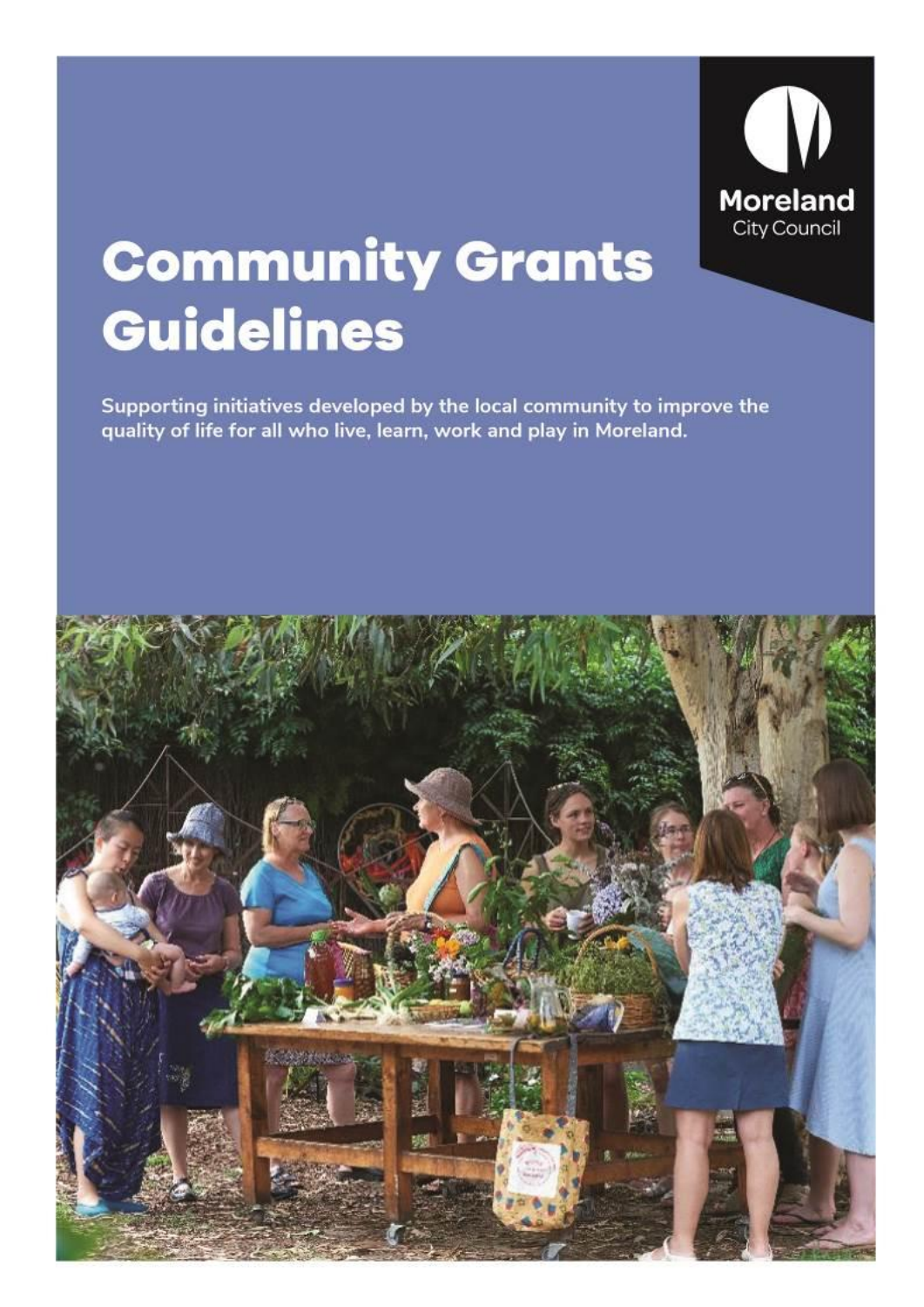# **Community Grant Objectives**

The objectives of the Community Grants Program are to:

- Increase or maintain participation.
- Increase women and girls, gender non-conforming, trans, and youth participation.
- Address demonstrated needs within the community by improving social access and equity for groups identified within the Moreland Human Rights Policy.
- Encourage the development and enhancement of innovative and quality activities, services. programs and infrastructure within Moreland.
- Encourage development of multi-use, shared and co-located facilities.
- Improve health and wellbeing of the community.
- Improve environmental sustainability by addressing community action on the climate emergency including energy. waste, circular economy, nature, transport and community resilience.



- Apply and demonstrate principles of Universal Design, and
- Support the community to meet its objectives as outlined within the Moreland Community Vision.

# **Who can apply?**

#### **Organisations**

To apply for funds through any one of the categories of the grants program, organisations must:

- Be not-for-profit and managed by a volunteer board/committee of management.
- Be incorporated or auspiced by another incorporated organisation.
- Have adequate public liability insurance.
- Have no outstanding grant acquittals or outstanding debts owing to Council.
- Be able to supply financial statements and information as requested.
- Be able to meet conditions associated with receiving the grant.
- Demonstrate the proposed activity is consistent with Local, State and Federal laws including the Charter Human Rights and Responsibilities Act 2006 and the Victorian Equal Opportunity Act 2010; and
- Be able to provide supporting data proving that the project is adequately costed (recent quotes for project proposal).

### **Individuals**

- Individuals seeking funds for the Individual Development Grant category (only) must:
- Be a resident of Moreland,
- Demonstrate a record or achievement and commitment in their chosen area of pursuit.
- Seek support for an activity that is a pursuit supported by Council.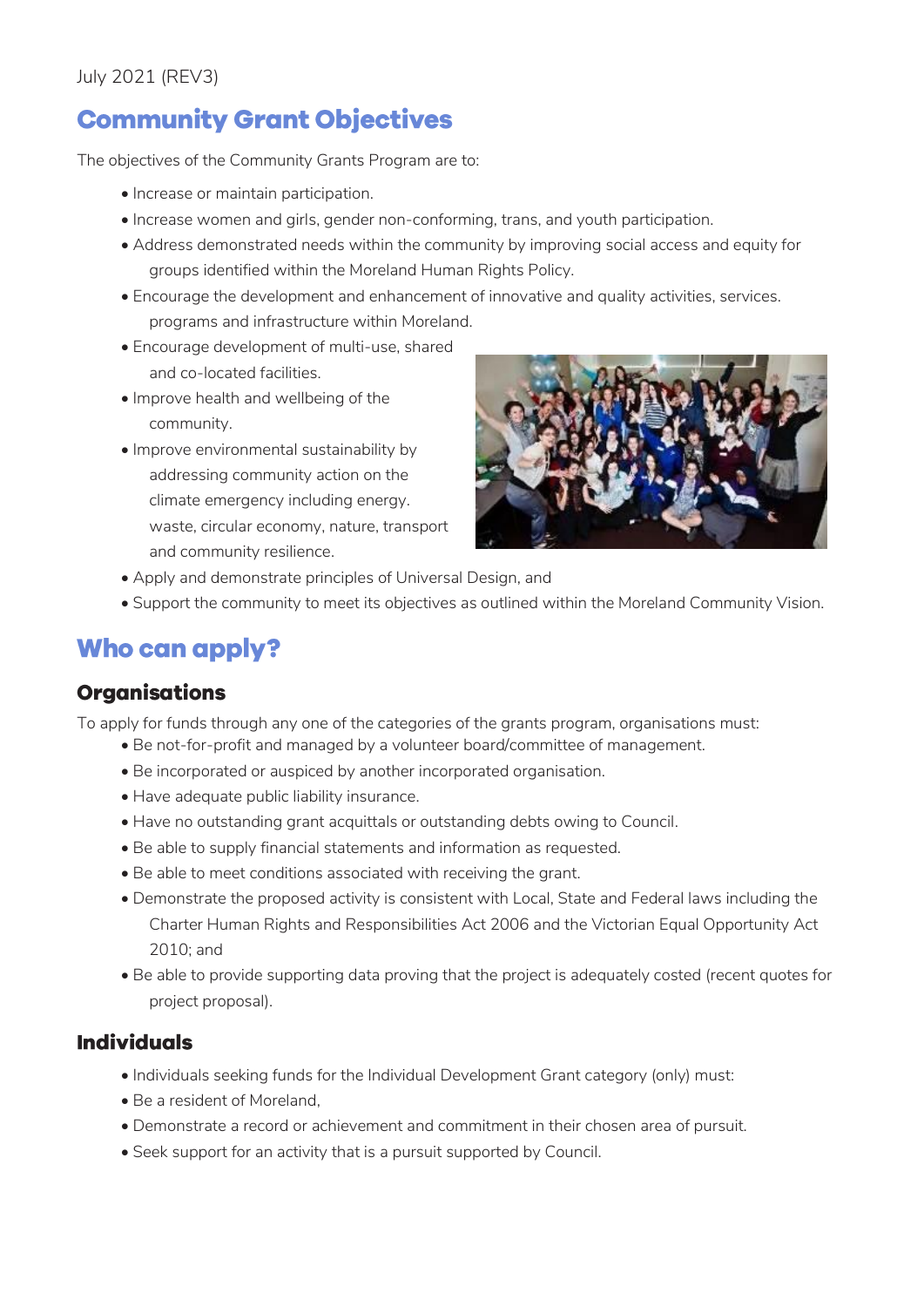# **Funding Categories**

# **Annual grants**

| Type of grant                                  | <b>Application dates</b>           | Summary                                                                                                                                                                                                                                                                                                                                                               |
|------------------------------------------------|------------------------------------|-----------------------------------------------------------------------------------------------------------------------------------------------------------------------------------------------------------------------------------------------------------------------------------------------------------------------------------------------------------------------|
| Project Grant                                  | • 1 August to 30<br>September 2021 | • Funding Amount: Up to \$5,000<br>• Funding period: 12 months; 1 January - 30 December 2022.<br>. Community led project that focuses and benefits the<br>Moreland community.<br>. Collaborates and partners with other groups.<br>· Increased access and participation opportunities.                                                                                |
| Capital Works<br>Partnership<br>Grant          | • 1 August to 30<br>September 2021 | • Funding Amount: Up to \$40,000<br>• Funding period: 12 months; 1 January - 30 December 2022.<br>. Capital improvement to community facilities.<br>· Promotes greater community access, increases participation<br>in a multi-use facility.<br>• May require planning and building permits to proceed.<br>• Applicant must contribute 25% of total value of project. |
| Organisational<br>Support Grant                | • Next round open<br>August 2022   | • Funding Amount: Up to \$10,000 per annum.<br>• Funding 2 financial years.<br>• Established Moreland based organisations with limited access<br>to funding sources.<br>• Focuses on and directly and benefits the Moreland<br>community.                                                                                                                             |
| Operational<br>Grant                           | • Next round open<br>2023          | • Funding Amount: Up to \$10,000 per annum.<br>• Funding period: 3 financial years.<br>. For newly established community organisations in Moreland.                                                                                                                                                                                                                   |
| Recreation<br><b>Facility Design</b><br>Grants | <b>NA</b>                          | • Enables sporting clubs to produce schematic designs for the<br>redevelopment of, or new sporting facilities.<br>. No round is scheduled for 2021-2022.                                                                                                                                                                                                              |

# **Minor grants**

Applications can be accepted all year. More information fro[m page 7.](#page-6-0)

| Type of grant                   | Amount        | Summary                                                                                                                                     |  |  |  |
|---------------------------------|---------------|---------------------------------------------------------------------------------------------------------------------------------------------|--|--|--|
| Individual<br>Development Grant | Up to \$500   | • Individuals selected to participate in an event.<br>• Assistance with sport and recreation club membership.                               |  |  |  |
| Membership Activity<br>Grant    | Up to \$2,000 | • Assistance with ongoing costs for membership activities.<br>• Funding levels dependent on the number of Moreland<br>members in the group. |  |  |  |
| Quick Response<br>Grant         | Up to \$1,000 | • Community led small project or event.<br>• Community groups that need to purchase equipment.<br>• Establishment of new groups.            |  |  |  |
| Youth Initiative<br>Grant       | Up to \$3,000 | • Supports youth led one-off projects or pilot programs<br>. Projects that address issues faced by diverse young people                     |  |  |  |
| Female Participation<br>Grant   | Up to \$3,000 | • Provide opportunities for women and girls in sports, physical<br>activity and leadership programs.                                        |  |  |  |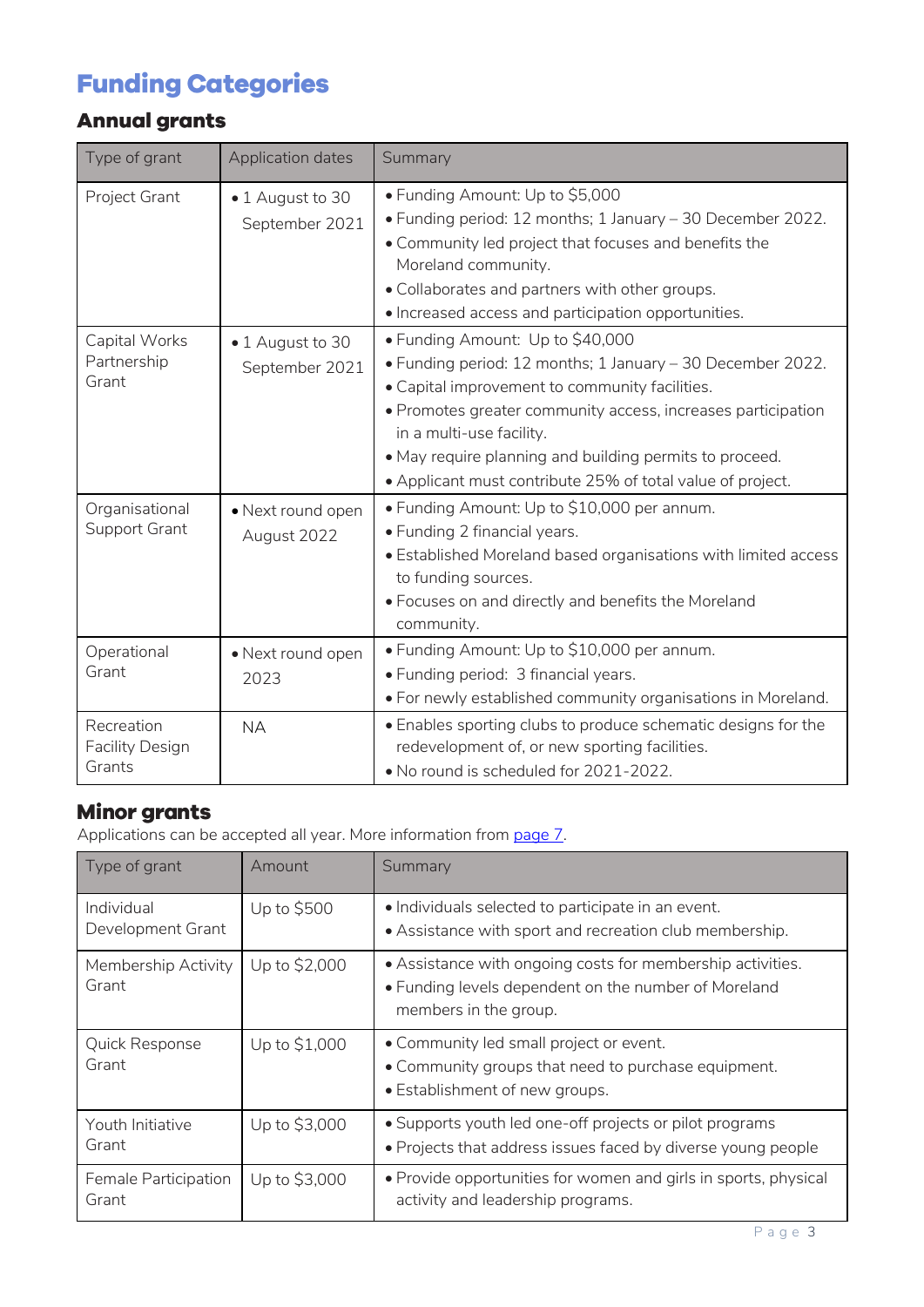# **Annual Grants**

### **Capital Works Partnership Grant - up to \$40,000**

Funding is provided for capital works projects that improve facilities to assist with development of meeting spaces, disability access, and change facilities for junior or female use, sports surfaces, universal design principles and improved environmental sustainability initiatives.

Projects must promote greater community access, increased participation and encourage interaction of all age groups. Projects that provide multi-use facilities for the broader community benefit are looked upon favourably.

The Applicant must demonstrate collaboration between groups that will result in greater use of facilities by the community. Projects which are completed on non-Council land will need to demonstrate a commitment and means to ensuring ongoing community access.

Applicants are required to contribute at least 25 percent of the total project cost through cash and in-kind contributions. Assessment will examine adequately detailed applications for projects that are fully costed and include detailed plans, costing and timelines with evidence of the applicant's capacity to deliver the project. Applications must be submitted during grant opening times each year.

#### **What can be funded?**

- Unisex accessible change facilities.
- Improvements to access of a facility to comply with DDA standards.
- Sports surfaces new and/or improved surfaces that increase use or safety.
- LED Sports lighting that improves participation opportunities and safety.
- Play spaces or youth recreation facilities.
- Projects that result in energy or water efficiency.
- Multi-use recreation/meeting space and training facilities.
- Establishment of public community garden in areas with a clear identified need.

#### What won't be funded?

- Where evidence of the minimum contribution amount has not been provided.
- The purchase of land.
- Facilities where little or no public access is available.
- Applications that can be categorised as routine or cyclical maintenance works e.g. general painting, replacement of fixtures, spouting, roofing, doors.
- Projects that are not ready to proceed.
- Purchasing or maintaining recreation, entertainment, sporting, life-saving or any other equipment (except as part of facility fit out).
- For more information on [What won't](#page-10-0) be funded, refer to page 11

#### How do I proceed with a Capital Works Partnership project idea?

- Discuss your idea with Recreation Services Officers who will guide you on the next steps. Refer to page 14 for a listing of contact officers to discuss your project.
- Read the [Capital Works Partnership Grant](https://www.moreland.vic.gov.au/globalassets/areas/recreation/capital-works-partnership-grant---applicant-information-manual.pdf)  Information Manual.
- Seek estimates or quotes for the entire project to determine if the project is achievable.
- Speak to your landowner and gain in-principle permission for the works to occur, and
- Seek support of other community groups who will benefit from the works and contribute to the works costs and ongoing use of the facility.

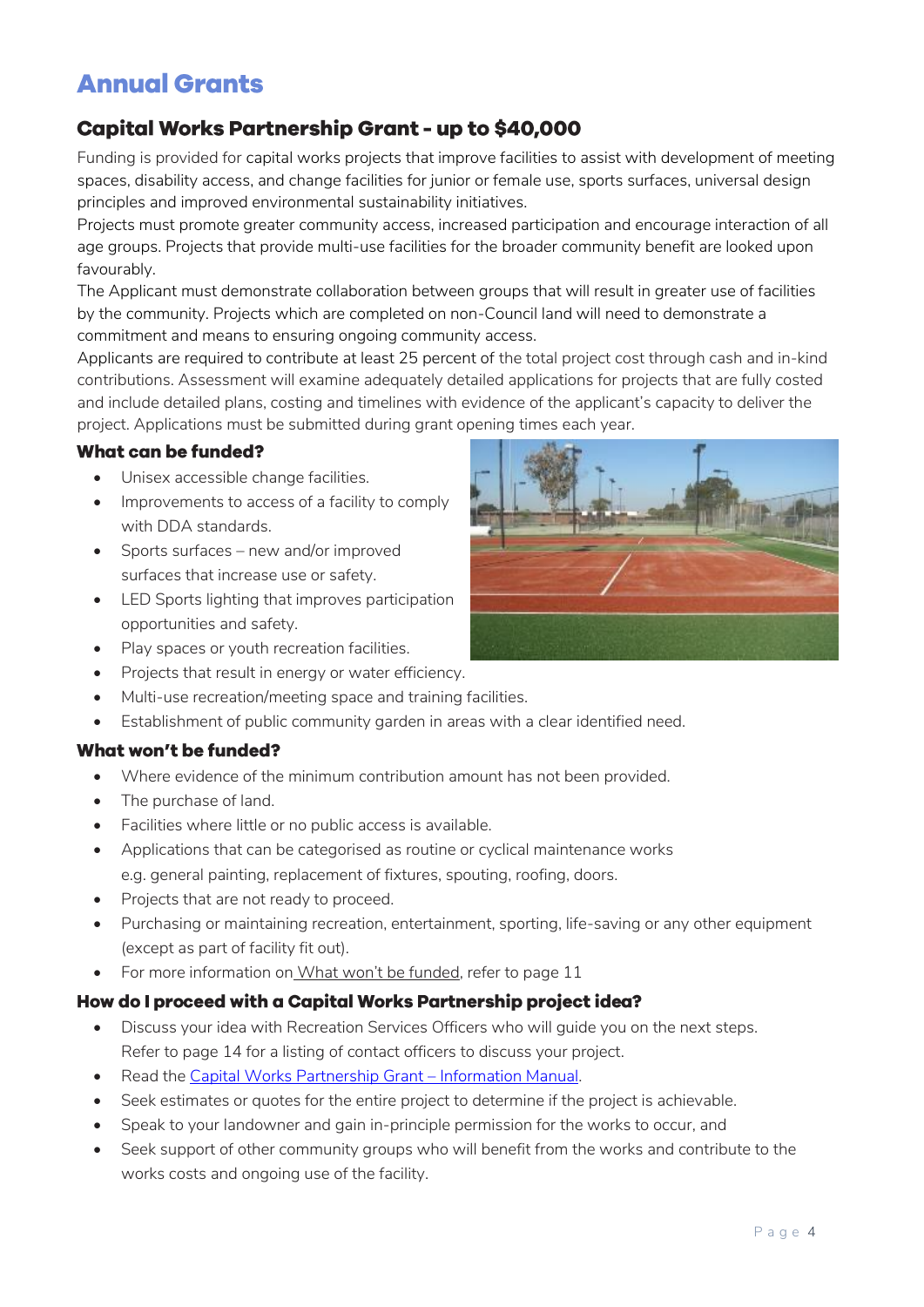### **Project Grant**

Funding up to \$5,000 is provided to community organisations for one-off project implementation and development that benefits and engages the Moreland community through community led initiatives. Projects that increase participation, encourage volunteering, provide leadership opportunities and increase learning and skill development are encouraged. Submissions must provide evidence of a community need and a clear benefit to the wider Moreland community.

Community organisations are eligible to apply for 2 consecutive years only where there is evidence of staged development project with defined outcome. A detailed plan and budget is required in this instance. Individuals must be supported and auspiced by an incorporated entity, preferably a Moreland based community group, to be eligible for funding. It is expected that the auspice organisation supports the project. See Auspice Organisations on Page 12 for more information.

#### **What can be funded?**

- Fees for temporary staff to implement a project/ activity i.e. project work, tutor. Artist, instructor, speaker or labourer.
- Advertising publicity and promotional costs.
- Venue or meeting room hire.
- Materials or other items essential to the project/activity.
- Equipment Hire Costs.
- Transport costs for activity participants.
- Volunteer support expenses.
- Costs to support participation or people with a disability with the project or activity.
- Communications, media and marketing.
- Demonstrated collaborations, partnerships and consultation with other groups and beneficiaries

#### What won't be funded?

- Purchase of equipment, uniforms or capital expenditure.
- Payment of wages or salaries associated with project management or administration.
- Projects that are part of the organisation's annual or regular program/activities or a duplication of an existing service or an on-going activity.
- Projects or events that are ticketed whereby generating an income from ticket sales.
- Activities where there is little or no community input (prior community consultation) demonstrated towards development of the project. i.e. the project must collaborate and partner with other groups
- For more information on [What won't](#page-10-0) be funded, refer to page 11.

Refer to page 14 of these Guidelines for a listing of contact officers to discuss your project

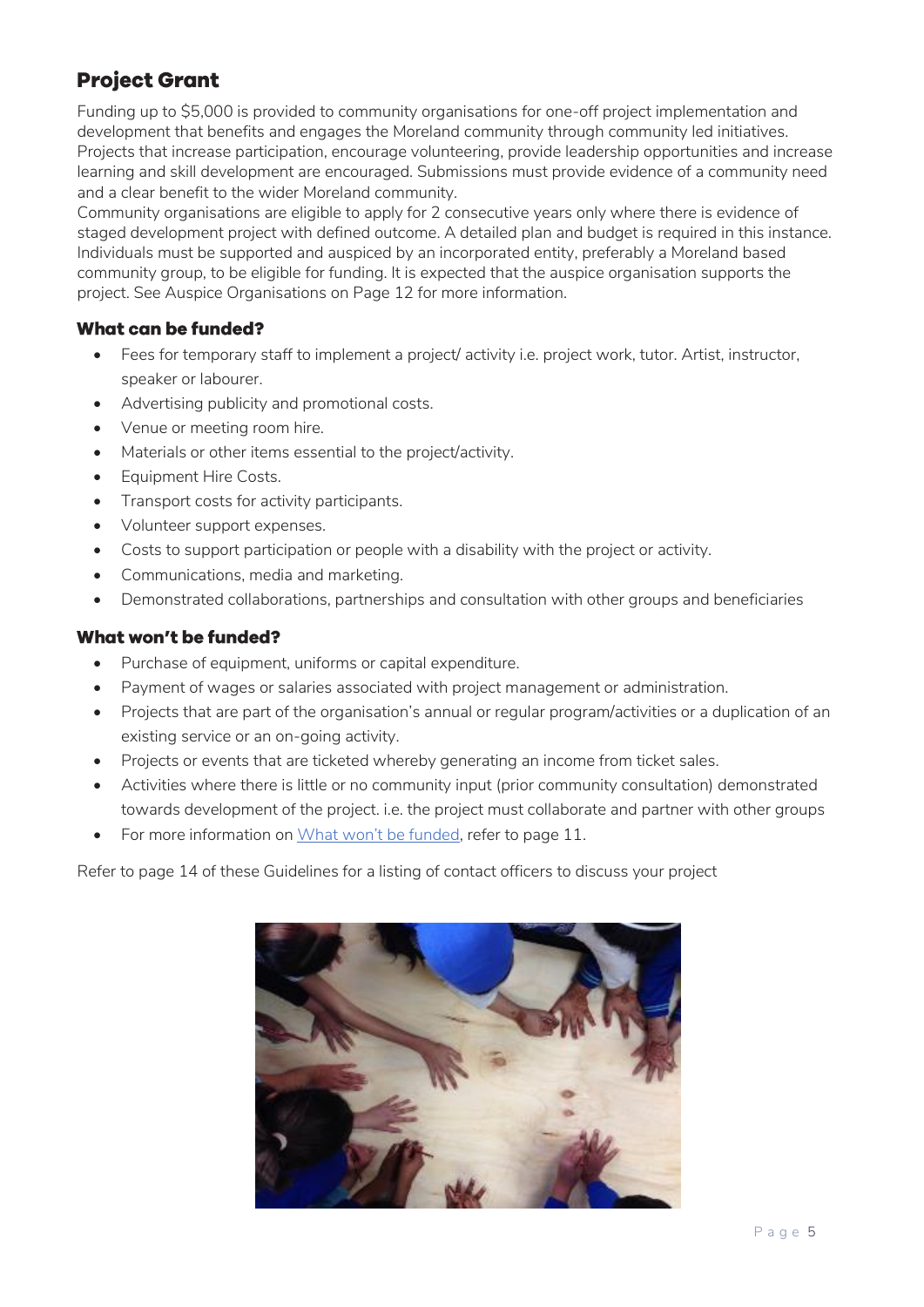### **Operational Grant**

Funding up to \$10,000 per annum over 3 years is provided to support the development of an organisation that addresses clearly identified needs and embraces the principles of social justice, healthy living, environmental sustainability and community inclusion, for a 3-year period. Grant recipients must actively work with Council toward service delivery for the benefit of the community. Funding will be provided for 3 years only; it is expected that the organisation be self-maintained and suitably self-sufficient at the end of the funding term. Applications will be accepted every 3 years for this category.

Funding is provided on a triennial fixed term basis to new incorporated community organisations (non-forprofit) that can demonstrate service delivery and support to the Moreland community. Funding will be

offered to support the establishment and capacity development of emerging organisations that require funding to assist the delivery of quality programs and services within the municipality. Operational grants fund operational costs such as rent, administration and core program delivery over a period of three years, with defined deliverables.



### **Organisational Support Grant**

Funding - up to \$10,000 per annum over 2 years is provided to support an organisation that addresses clearly identified needs of the Moreland community, healthy living, encourage participation and community inclusion, for a 2-year period. Grant recipients must actively work with Council towards service delivery for the benefit of the Moreland community within agreed KPI's for the funding term. Council will be a cofunder to the organisation, in order to foster sustainability, non-dependency and to demonstrate organisational viability. The funding term is two years with the option to extend a further two years, subject to compliance with requirements.

Funding aims to support Organisations that can provide evidence of limited access to other sources of funding. Organisations must provide the past 2 years of financial statements, as part of the application process.

Refer to page 14 of these Guidelines for a listing of contact officers to discuss your organisation.

#### **What can be funded?**

- Advertising publicity and promotional costs of organisation.
- Amenity and general running costs.
- Volunteer support expenses.
- Communications, media and marketing.

#### What won't be funded?

- Purchase of equipment, uniforms or capital expenditure.
- Organisations that do not focus or directly benefit the Moreland community.
- Organisations that are not based within Moreland.
- Organisations that receive other significant sources of funding.
- Organisations that are already financially viable or have significant funds to support operations.
- For more information on [What won't](#page-10-0) be funded, refer to page 11.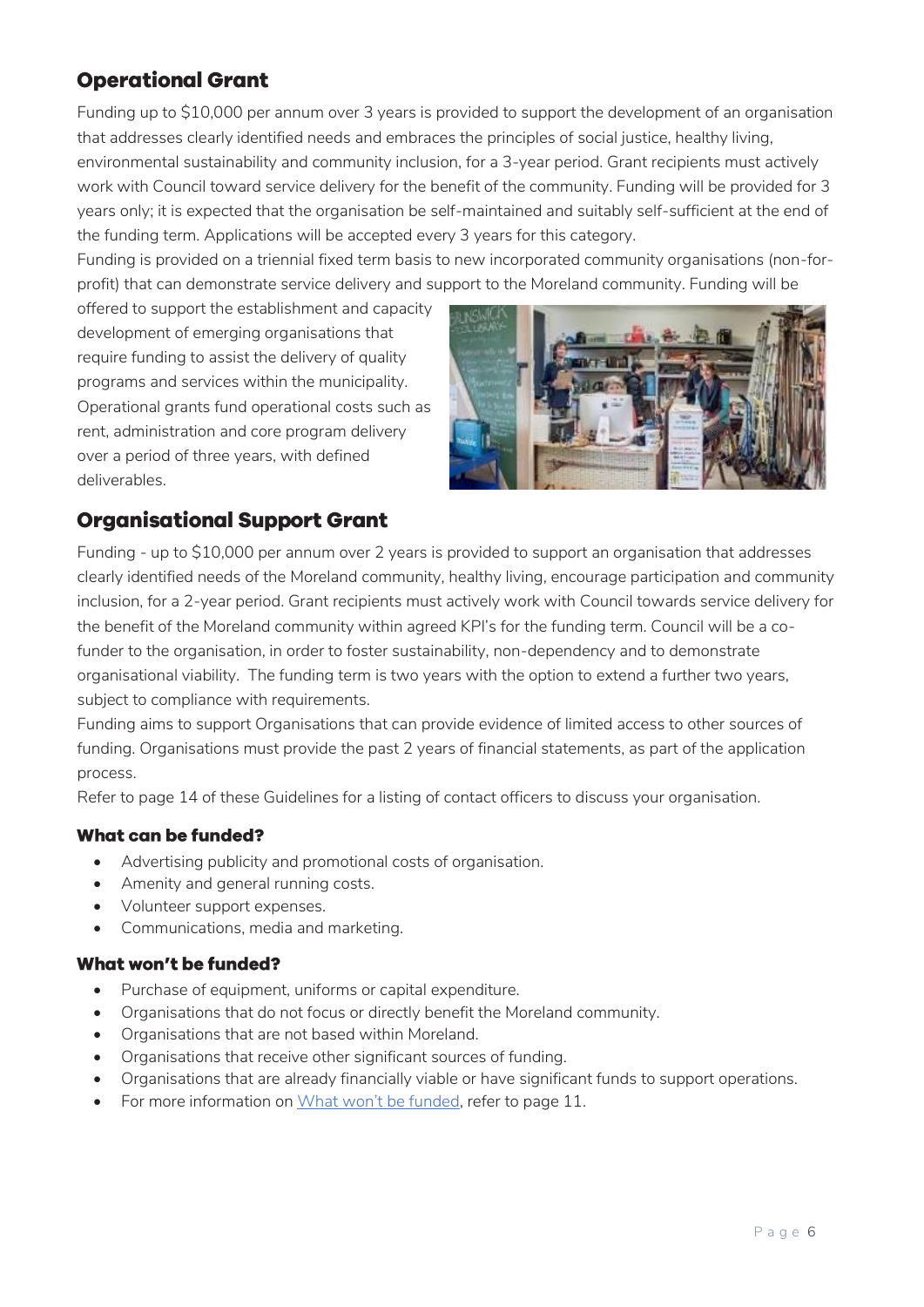# <span id="page-6-0"></span>**Minor grants**

Minor Grants support small one-off projects by Moreland based incorporated not-for-profit groups, community group development, membership activities and individual development. Applications must be submitted at least four weeks prior to the planned activity beginning. Applications can be accepted all year until funds are expended. Applicants can only receive one grant allocation per financial year under the Community Grants Policy. Funding duration is for a 12-month period or as per agreement. Refer to page 14 of these Guidelines for a listing of contact officers to discuss your project.

### **Youth Initiative Grant - up to \$3,000**

Funding is provided to community organisations for new initiatives that benefit and engage Moreland's young people through youth led projects or programs. Community organisations and schools can auspice several youth-led initiatives in the one year. Grants are available for community strengthening projects and initiatives that address key issues facing young people. This grant aims to improve participation in sport and physical activity, youth education and employment outcomes, health and wellbeing and positive youth development. Submissions must provide evidence of community need and a clear benefit to young people. Priority will be given to projects that address issues faced by diverse young people in disadvantaged communities.

#### What can be funded?

- Evidence of participation in sport and physical activity.
- Provision for youth education, training and employment pathways.
- Promoting improved health and wellbeing, including mental health.
- Leadership and development opportunities
- Opportunities for civic participation.
- Preference is given to young people who are faced with significant

barriers to participation (e.g. financial disadvantage, geographical disadvantage, disability, cultural and social isolation).

### **Female Participation Grant - up to \$3,000**

Funding to support new programs or projects that increase female participation within Moreland. Programs that provide or enhance opportunities to engage women and girls in sports, physical activity and leadership programs as well as increased learning and skill development.

#### **What can be funded?**

- Coaching accreditation.
- Governance training (board/committees).
- Administration directly related to the project.
- Officiating.
- Communications, media and marketing.
- Fees for temporary staff to implement a project/ activity i.e. project work, tutor, artist, instructor, speaker or labourer.
- Women and girls players, administrators, coaches and officials with opportunities to undertake intermediate or advanced training within an existing pathway in the sports industry to reach their leadership potential.

#### **What won't be funded?**

- Purchase of equipment, uniforms or capital expenditure.
- For more information on [What won't](#page-10-0) be funded, refer to page 11.

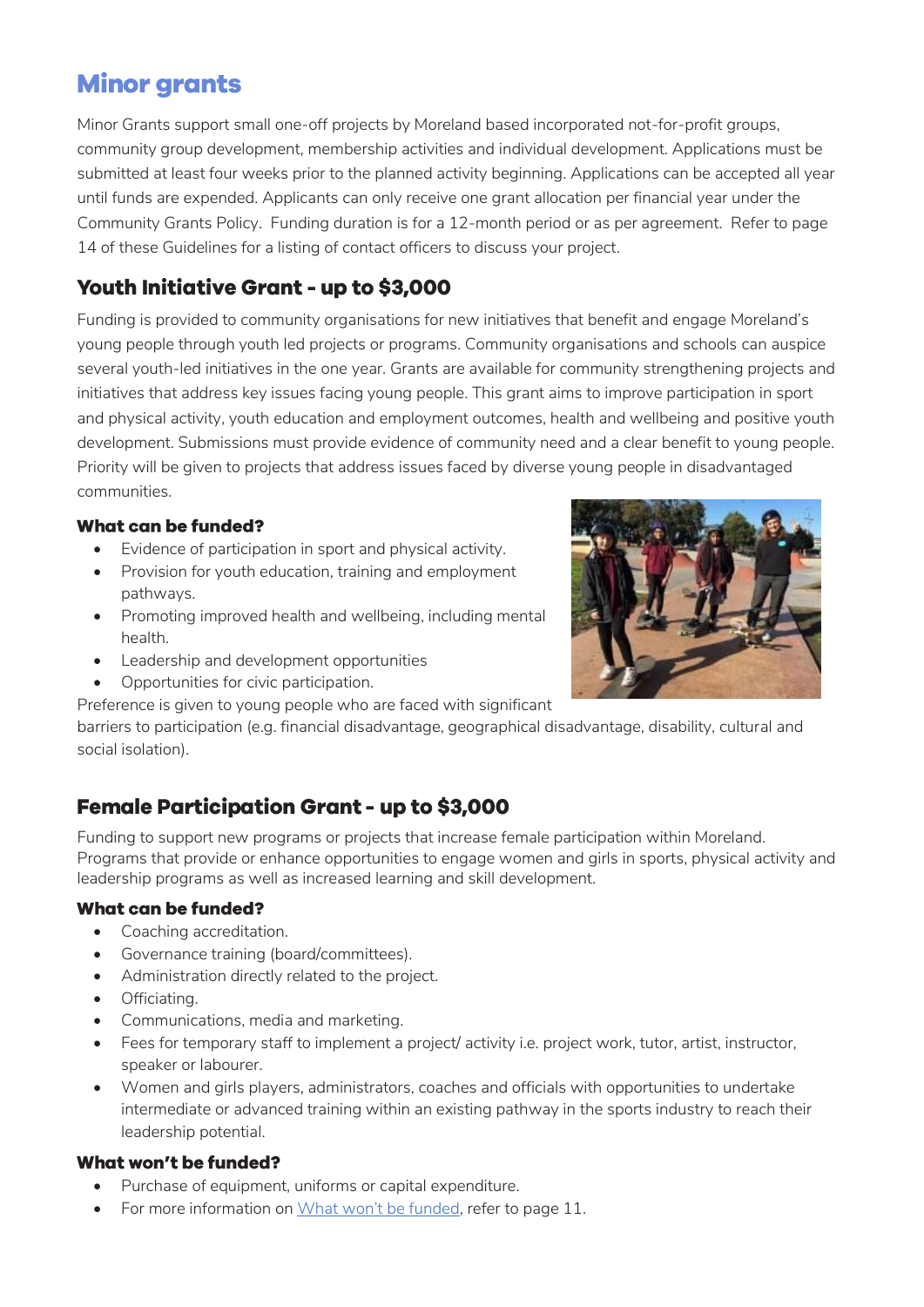### **Quick Response Grant - up to \$1,000**

For small one-off projects to support incorporated not-for-profit groups, community development projects and auspiced individuals to deliver community led projects and initiatives that fall outside the annual grant timelines. Refer to page 14 of these Guidelines for a listing of contact officers to discuss your project.

#### **This category funds:**

#### Small one-off projects

To support projects that fall outside the annual project grant timelines.

#### Establishment of new groups

Support the development of new community groups that will permanently be based in Moreland, the majority of the group's membership are residents of Moreland. Funds can contribute towards start-up incorporation fees, initial rental and insurance for the group.

#### Community events

Support one-off community events that encourage arts, culture and engagement activities. Community events must provide evidence of broader community outcomes with collaboration/partnering with other groups in the planning and implementation of the event.

#### Purchase of minor equipment

For groups seeking to purchase equipment providing the item is integral to the success of a community project or which improves the operational sustainability of the organisation.

#### **What can be funded?**

- Equipment that is required for ongoing participation in an activity that is transferable to other participants and remains the property of the club/organisation,
- First aid equipment which is necessary for immediate attention to injury that may occur during participation in sport or active recreation.
- Injury prevention equipment that is transferable.
- Adaptive equipment for people with a disability.
- Activities that support endorsed Council advocacy positions or campaigns.
- Stationery supplies.

#### **What won't be funded?**

- Clothing and uniforms.
- Equipment not owned by the applicant, personal items of equipment or maintenance equipment.
- Capital works (i.e. shade structures, permanent fencing, fixed lighting and other permanent structures).
- Canteen and kitchen items (i.e. microwave ovens, soft drinks, food, alcohol, and cooking utensils).
- Computers, laptops and televisions.

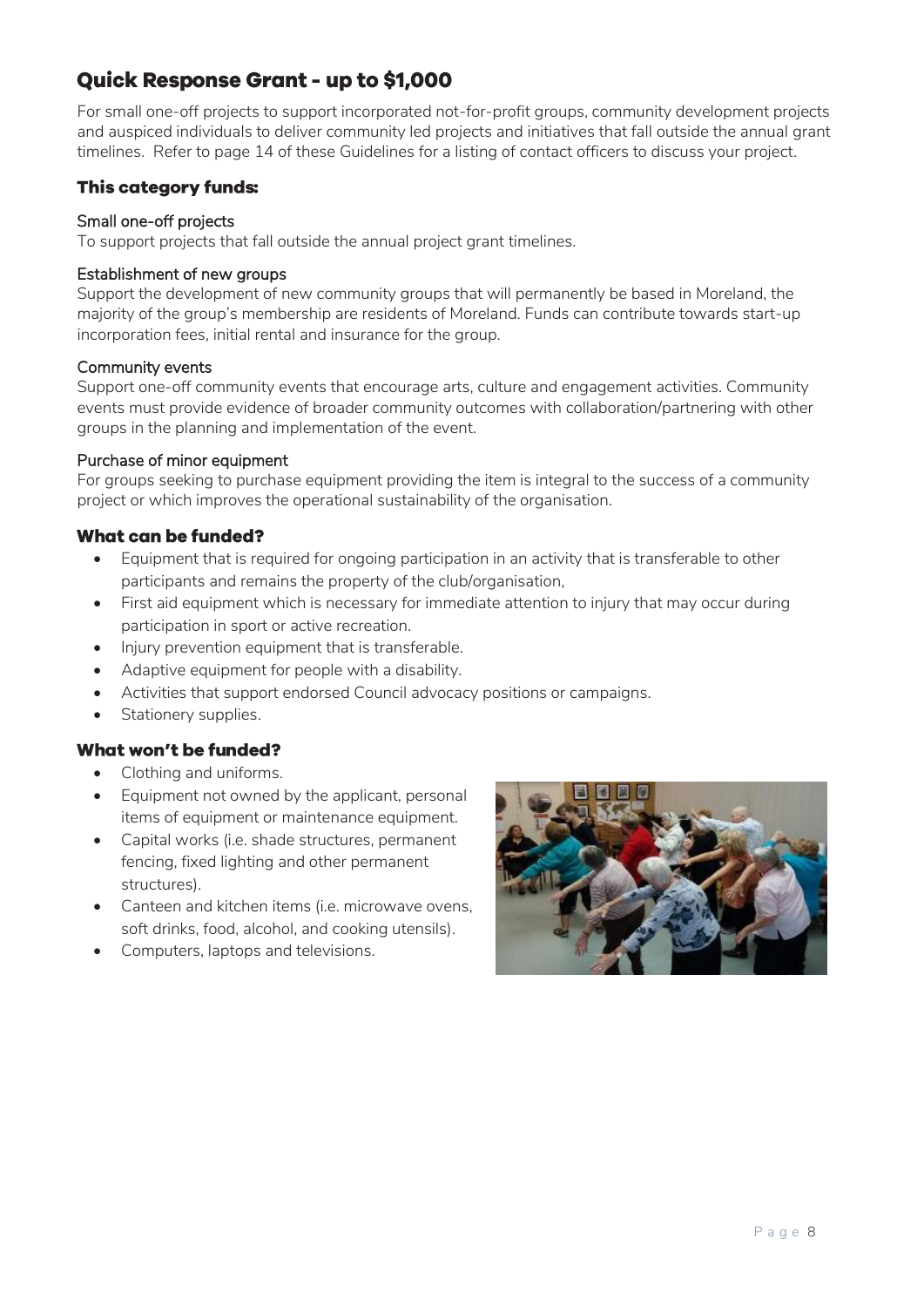### **Membership Activity Grant - up to \$2,000**

Funding is provided to support Moreland based community groups who meet on a regular basis to address issues of isolation and active community involvement, or who undertake physical and social activities to improve health, mobility, independence and wellbeing. The group must meet within Moreland and the majority of members must be Moreland residents. The applicant must provide evidence of membership and facility booking within Moreland to be considered for funding. Funding levels will be based on the level of in-kind support from Council, the groups limited ability to fund expenses and activities offered to members, e.g. free use of Council facility, exercise classes.

#### Annual Amounts available

- \$1,000 for groups with up to 20 members
- \$1,500 for groups with 21 to 60 members
- \$2,000 for groups with over 60 members

For groups receiving other Council support, the eligible amounts are \$500, \$1,000 and \$1,500 retrospectively. Groups can make one application every 12 months.

#### What can be funded?

- Expenses associated with membership activities such as transport costs, refreshments, insurance, dinners and general day to day expenses.
- Groups which have a substantial proportion of their membership base living in Moreland.
- Groups can apply through an auspice arrangement.
- Groups must provide a copy of their membership list, financial statement for previous 12-months and a copy of a current public liability insurance policy with their application.

### Individual Development Grant - up to \$500

Funding is provided to individuals who are residents of Moreland that have been selected to pursue achievements and development activities in their chosen area of expertise; this may include, but is not limited to significant sports and recreation, arts, cultural and academic endeavours. Evidence of selection must be provided by the relevant recognised association and a strong commitment to their area of endeavour. Evidence of financial hardship must be provided. Funding amounts: Up to \$250 for state, \$350 for national or \$500 for international level activities.

#### **This category funds:**

#### Sports and recreation endeavours

To support emerging and established individuals to participate in an officially recognised competitive event that has a set of rules and a code of conduct recognised at by a State/National Sporting Association.

#### Arts and cultural achievements

To support individuals who are selected to participate in an event or activity, specifically for emerging artists and cultural workers to undertake individual performance and volunteer activities. Activities that are to support small business or self-employed development cannot be funded.

#### Academic Achievement application

To support a student's to participate in an officially recognised event, which recognise their excellence or achievements.

#### Sports and recreation club memberships

To support emerging women and girls, and junior individuals to participate in officially recognised competitive clubs, that has a set of rules and a code of conduct recognised by a State/National Sporting Association. Support towards an annual membership. Evidence of the clubs commitment support of the membership must be provided. Funding amount up to \$500.

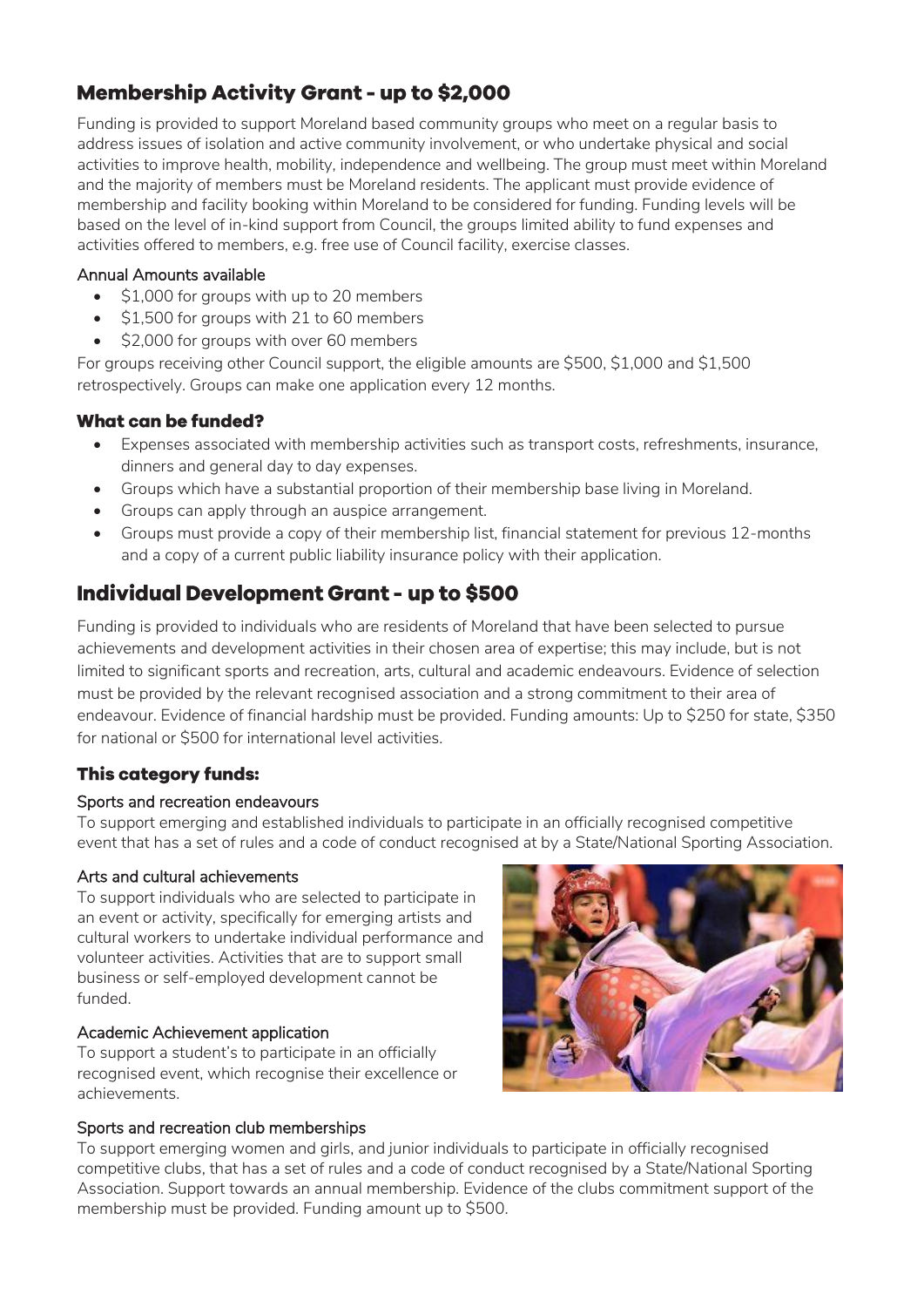#### **What won't be funded?**

- Costs that are being covered by or considered the responsibility of another involved party.
- Daily costs such as food, beverages, personal products and accommodation on-costs.
- New equipment, materials or uniforms not directly related to being able to compete or participate in the development activity.
- Non-competitive sports activity such as training camps and coaching clinics.
- School, TAFE or university fees or scholastic materials.
- Publishing, promotion or distribution of CDs, DVDs or writing works.
- Website development or maintenance.
- Insurance.
- Activities where there has been no selection process to participate.
- Applications from individuals that are travelling as a coach, trainer or instructor.

# **Funding priorities**

#### **Funding will be prioritised where:**

- The applicant's proposal focuses on and directly benefits the Moreland community.
- The proposal maximises community benefit i.e. that can demonstrate multiple benefits, which may include cultural, environmental, heritage, health and wellbeing, social support and community participation outcomes.
- The applicant is proposing an activity or initiative that aligns with Council's corporate objectives, priorities and strategies set out in the Council Plan.
- There is increased or maintained participation levels.
- Encourages participation by, people of all ages and all genders living in growth areas and communities experiencing disadvantage.
- Improves health and wellbeing of the community.
- Encourages development of multi-use, shared and co-located facilities.
- Collaborates with schools and community groups.
- The proposed activity incorporates collaboration/partnering with other groups including associations or relevant peak bodies.
- Improves environmental sustainability and initiatives that address the climate emergency
- Benefit heritage conservation
- Applies or demonstrates principles of Universal Design.
- The applicant can demonstrate the proposal addresses the needs of the community with a preference for initiatives that focus on communities identified in the Moreland Human Rights Policy or with limited access to programs, services and activities.
- The applicant has limited financial means and limited access to other sources of funding to implement the proposal.
- The applicant has sought funding/in-kind support from other sources, where the applicant is deemed to be in a position to do so.
- The applicant is not already in receipt of substantial funding/in-kind support from Council. i.e. free venue hire, transport.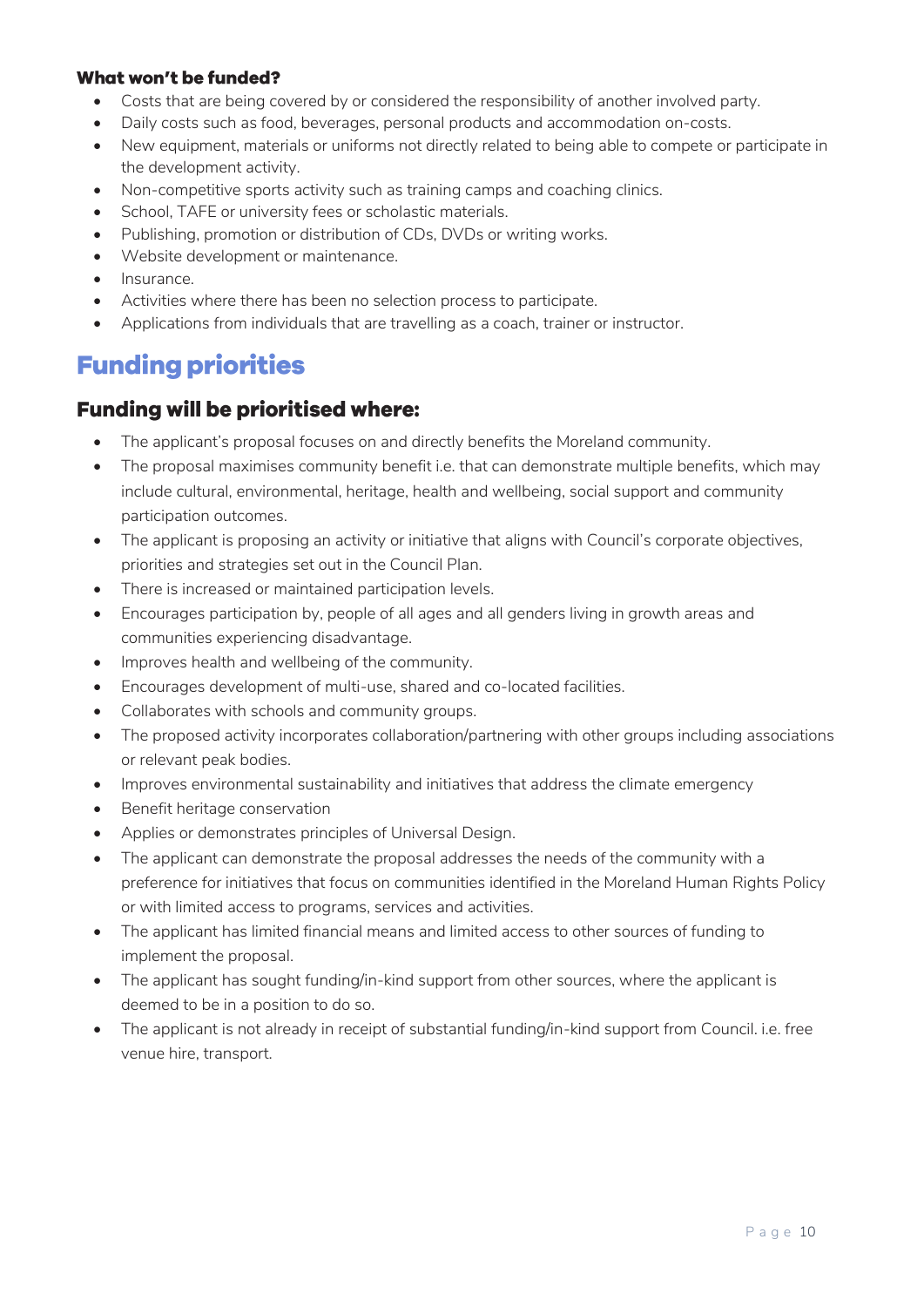# <span id="page-10-0"></span>**What won't be funded**

#### The following will not be considered for funding:

- Projects or activities that are considered to be core services of State or Federal Government.
- Payment of wages or salaries associated with project management or administration unless an external person is appointed, or an internal staff member is appointed to the project management role as a separate position.
- Projects where contributions from funding partners are not confirmed in writing.
- Initiatives that do not focus or directly benefit the Moreland community.
- Initiatives that are singular, insular or of self-interest to the applicant or that promote the business or profit interest of the Applicant.
- Activities that are to support small business or self-employed development.
- More than one application by a group, organisation or individual in a financial year (with the exception where the organisation is the Auspicor).
- Requests for retrospective funding, where projects have commenced or are completed prior to submitting an application or receiving funding approval.
- Applications submitted after the closing date.
- Requests for operational costs such as salaries, rent, utilities payments, office furniture, general furnishings, facilities maintenance and insurance (with the exception of Operational and Organisational Support Grants).
- Projects that are part of the organisation's annual or regular program activities or a duplication of an existing service or an on-going activity (with the exception of Membership Activity Grants).
- Costs associated with the purchase or maintenance of vehicles of any kind.
- Funding for fees associated with hire of a Council facility or a Council service, or rental of a facility where the applicant has sole occupancy, i.e. Town Halls, Counihan Gallery, community centres and meeting rooms.
- Applications from schools and kindergartens for curriculum-based activities or where the activity outcome is confined to the school.
- Permanent public art installations.
- Core programs or services that are funded by Council.
- Proposals which fail to provide information requested by Council on behalf of the Community Grants Program.
- Applications that fail to meet eligibility requirements and/or cannot provide a public liability insurance policy that provides appropriate coverage for the proposed activities.
- Applications seeking funding to cover outstanding loans or debts.
- Any applicant in arrears in debt repayment to Council.
- Applications where the recipient organisation/s promote and/or benefit directly from electronic gaming machines.
- Organisations that have failed to complete any previous projects funded by Moreland City Council and/or have not submitted acquittal documentation in full.
- General fundraising and fundraising events, sponsorship, donations, competitions, trophies, prizes or awards including ticketed events.
- Legal Fees.
- Facilities where little or no public access is available.
- Schools and Kindergartens must have a broader community partnership approach and not solely curriculum based.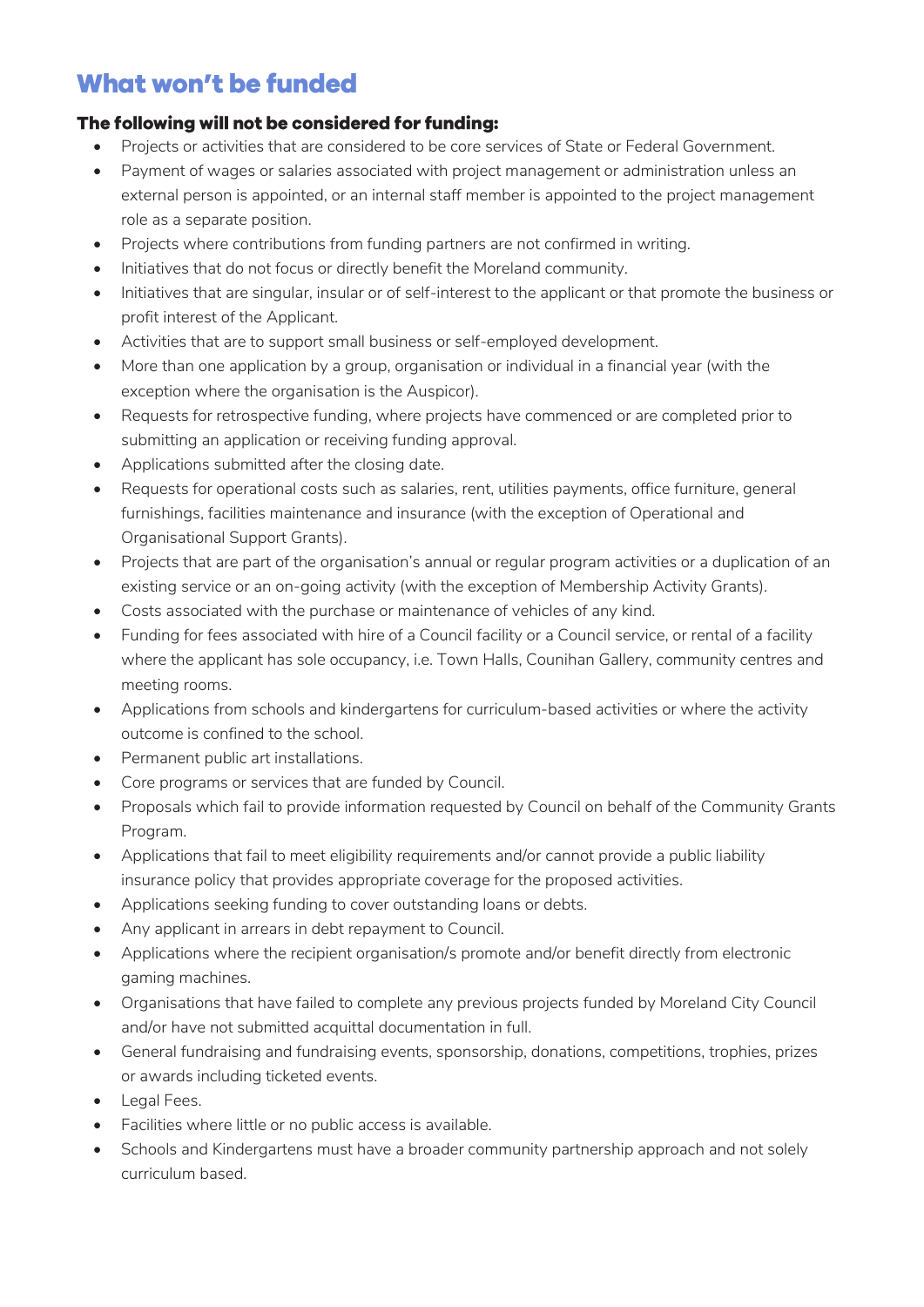• Canvassing or lobbying Councillors, Council employees in relation to a grant application, is prohibited. Any application submitted by an Applicant that lobbies or canvasses a Councillor, Council employee or independent assessor in relation to their application will be deemed ineligible.

# **Assessment criteria**

Grants will be assessed on their overall benefit to the community, their contribution to the strategic objectives outlined in the Council Plan and the supporting strategies outlined within the plan which can be found on the Moreland website.

Once deemed eligible, grants will be assessed against the criteria set out below:

#### **Community outcomes**

- Increases access and participation opportunities for Moreland residents.
- Helps build skills and connections in the Moreland community.
- Collaborates with other Moreland community organisations.
- Encourages diversity of activities and opportunities available to the Moreland community.
- Addresses a genuine and demonstrated community need and supports Moreland's disadvantaged communities.

#### Demonstrates a capacity to deliver

- States clear aims and objectives for the project.
- Shows evidence of planning e.g. resources, safety and risk, design etc.
- Demonstrates innovative or new initiatives resulting in increased participation/programming outcomes in line with the Council Plan and strategies.
- Demonstrates capacity to deliver on the project and meet conditions of funding.
- Seeks, were possible, other sources of financial/in-kind contribution.

# **Auspice Organisations**

Auspicing helps organisations who are not incorporated or who do not have an ABN access grant funds. An auspice organisation must be incorporated and have an ABN. The Auspice organisation accepts legal and financial responsibility for the grant if successful. Groups that are being auspiced can submit applications directly, however, the funding agreement for successful grants will be made between the auspice organisation and Council, and grant money will be paid directly to the auspice organisation.

For more information please see<https://www.nfplaw.org.au/auspicing>

### **Steps on how to apply**

- Read these Community Grants Guidelines.
- Check your eligibility against the criteria.
- Discuss your proposal with a Council Officer.
- Seek written costs and quotes for all expenses for your proposal.
- Seek letters of support and establish partnerships and links with other groups.
- Read the quidelines on the grant you wish to apply before completing your application.
- View the application form online a[t https://moreland.smartygrants.com.au.](https://moreland.smartygrants.com.au/)
- [Fill out t](https://moreland.smartygrants.com.au/applicant/login)he application form with all information requested.
- Provide all supporting documentation to attach electronically to your submission, including photographs, quotes, financial statements and insurance, and
- Submit your application [online](https://moreland.smartygrants.com.au/applicant/login) by the due date.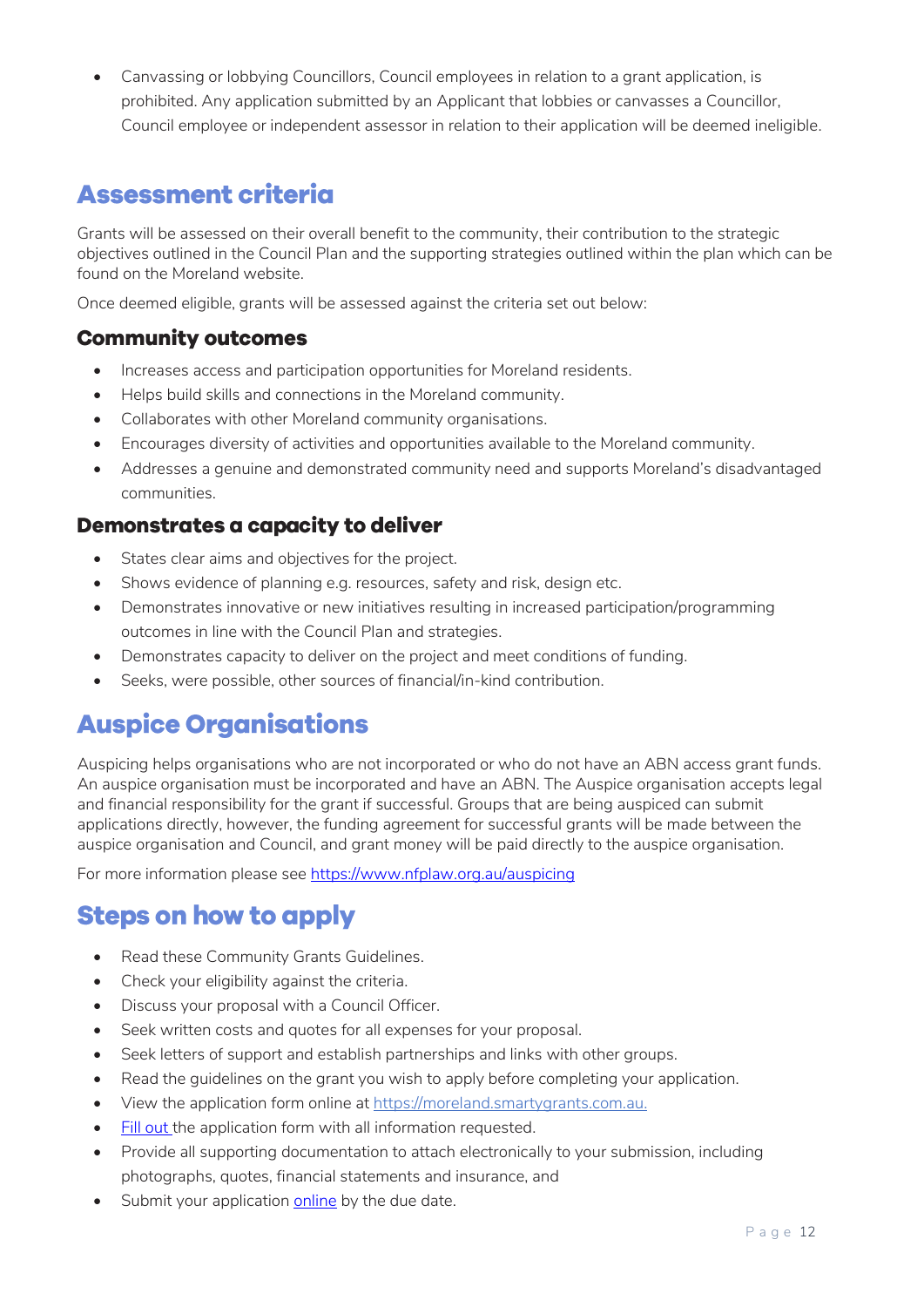# **Assessment process**

Council Officers will determine the eligibility and assessment of each application based on the content of the Community Grants Policy and these guidelines.

Applications will be assessed initially by Council Officers to ensure the application is complete and meets the eligibility requirements. If the application is deemed eligible, it is then examined in more detail and assessed against the criteria relevant for the respective category.

An internal multi-disciplinary assessment panel will propose recommendations to Council on funding allocations. Officers from across Council are consulted where specialist advice is required in formulating recommendations.

Applications that require an expression of interest process will undergo a preliminary assessment process and be short-listed for Council endorsement before further evaluation and final determination by Council.

# **Approval**

Approvals of all grants are dependent on the level of funding. Funding approval will be aligned with Moreland Procurement Policy and the level of authority as outlined within the policy.

Annual Grants will be evaluated by an internal multi-disciplinary assessment panel. The panel will develop recommendations for funding which will be presented to Council for approval.

# **Successful Applicants**

You will receive a notification of successful funding and an Agreement that must be signed and returned to Council.

- Payment can only be made once you return your Funding Agreement to accept the terms of the funding.
- Make sure you adhere to any special conditions outlined on your Funding Agreement or letter.
- Do what you said you would do in accordance with your application.
- Tell Council in advance if your funded project is predicted to be different from your application in any way.
- Acknowledge Council's support by use of the Community Grants Logo.
- Take photos and relevant notes during your project.
- Finally, evaluate and acquit the project and tell Council how the project went, the good and the bad.

# **Reporting and acquittal requirements**

An acquital report is required at the end of the funding period or as specified in the terms in the Funding Agreement.

- All copies of receipts for payments to service providers.
- All copies of publications in relation to the funded activity that clearly identifies Councils contribution by using the Community Grant Logo.
- Provide photographs of the activity, event or project, Capital grants, require pre / post works images.

# **Submitting online**

Applications will only be assessed once submitted formally online [\(https://moreland.smartygrants.com.au/\)](https://moreland.smartygrants.com.au/) and you have received a confirmation of submission to your email address along with a pdf copy of your submission for your records.Under no circumstances will late applications be accepted.